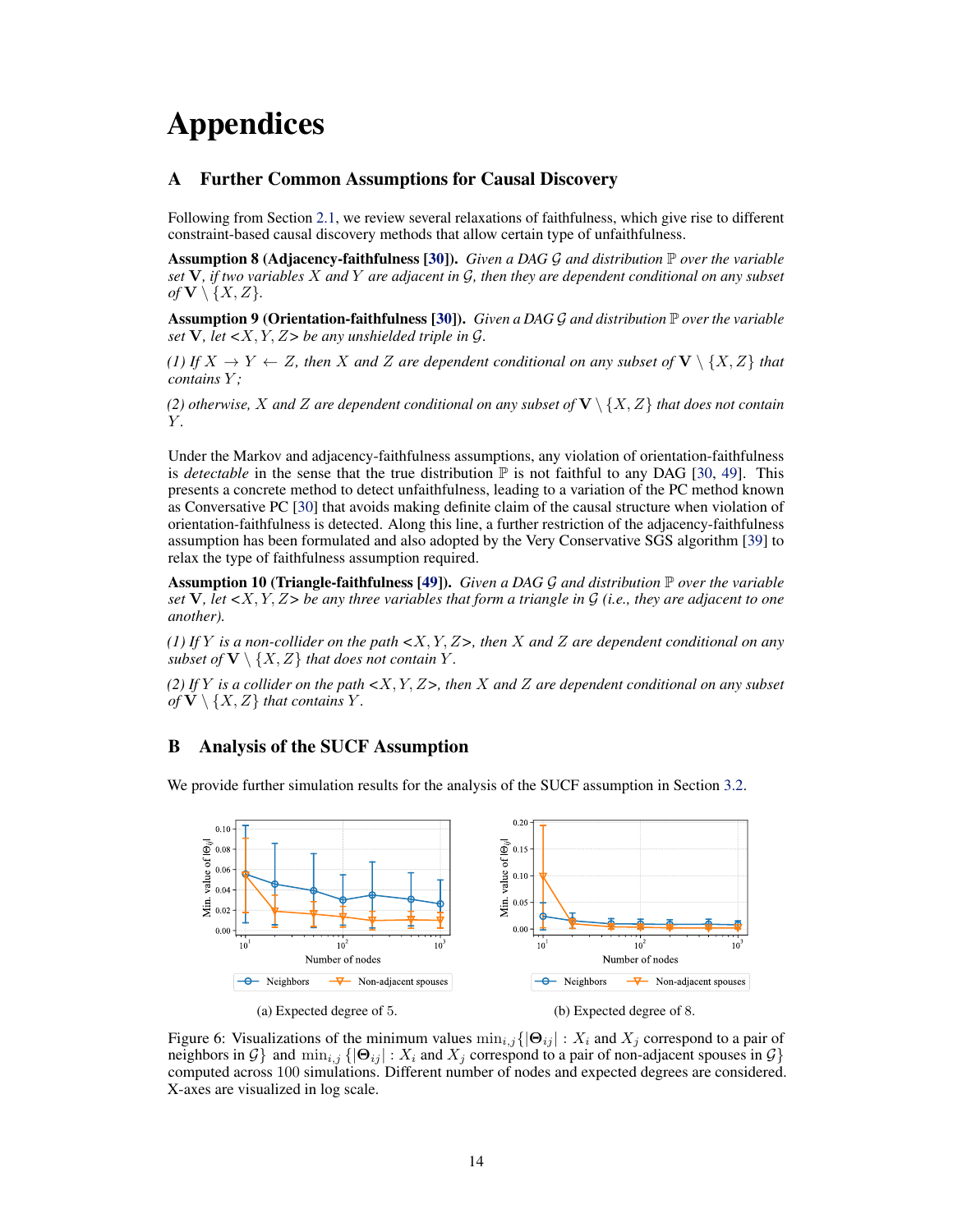# C Proofs

## C.1 Proof of Theorems [1](#page-0-5) and [2](#page-0-6)

We first describe Lemmas [1](#page-1-0) and [2](#page-1-1) required to prove the main theorems, and these lemmas are similar to Lemma 1 and Theorem 2 by Loh and Bühlmann [\[20\]](#page-0-7), respectively, but we do assume that B is strictly upper/lower triangular. Here, Lemma [1](#page-1-0) is straightforward from expanding the equation  $\mathbf{\Theta} = (\mathbf{I} - \mathbf{\dot{B}})\mathbf{\Omega}^{-1}(\mathbf{I} - \mathbf{B})^{\mathsf{T}}$  with  $\mathbf{\Omega} = \text{diag}(\sigma_1^2, \dots, \sigma_d^2)$ .

Lemma 1. *Given a DAG G and distribution* P *that follow a linear Gaussian model with inverse covariance matrix*  $\Theta$ *. The entries of*  $\Theta$  *are given by* 

<span id="page-1-0"></span>
$$
\Theta_{jk} = -\sigma_j^{-2} \mathbf{B}_{kj} - \sigma_k^{-2} \mathbf{B}_{jk} + \sum_{\ell \neq j,k} \sigma_\ell^{-2} \mathbf{B}_{j\ell} \mathbf{B}_{k\ell}, \qquad \forall j \neq k,
$$
  

$$
\Theta_{jj} = \sigma_j^{-2} + \sum_{\ell \neq j} \sigma_\ell^{-2} \mathbf{B}_{j\ell}^2, \qquad \forall j.
$$

<span id="page-1-1"></span>Lemma 2. *Given a DAG G and distribution* P *that follow a linear Gaussian model with inverse covariance matrix*  $\Theta$ , the structure defined by supp $(\Theta)$  is a subgraph of the moralized graph of the *true DAG G.*

*Proof.* Let  $X_j$  and  $X_k$ ,  $j \neq k$  be two variables that are not adjacent in the moralized graph of  $G$ . Then it suffices to show that  $\Theta_{jk} = \Theta_{kj} = 0$ . Clearly,  $X_j$  and  $X_k$  must not be adjacent in the DAG *G*, indicating that  $B_{kj} = B_{jk} = 0$ . They also cannot share a common child; otherwise they must be adjacent in the moralized graph. Therefore, we have  $B_{j\ell} = 0$  and  $B_{k\ell} = 0$  for  $\ell \neq j, k$ . Applying Lemma [1](#page-1-0) gives  $\mathbf{\Theta}_{ik} = \mathbf{\Theta}_{kj} = 0$ .

With the above lemmas, we now provide the proofs of the main results.

Theorem 1. *Given a DAG G and distribution* P *that follow a linear Gaussian model with inverse* covariance matrix  $\Theta$ , under Markov assumption, the SSCF and SUCF assumptions are satisfied if and only if the structure defined by  $supp(\Theta)$  is the same as the moralized graph of the true DAG  $\mathcal G$ *.* 

*Proof.* We proceed by contraposition in both parts of the proof.

#### If part:

Suppose either the SSCF or SUCF assumption is violated, i.e., there exists a collider  $X_j \to X_i \leftarrow X_k$ in the DAG G such that  $X_j \perp\!\!\!\perp X_k | \mathbf{V} \setminus \{X_j, X_k\}$ . This indicates that  $\mathbf{\Theta}_{jk} = \mathbf{\Theta}_{kj} = 0$ . Since  $X_j$ and *X<sup>k</sup>* are either neighbors or spouses, there exists an edge between them in the moralized graph of  $G$ , but is not contained in the structure defined by supp $(\Theta)$ , showing that they are not the same.

#### Only if part:

Suppose that the structure defined by  $supp(\Theta)$  is not the same as the moralized graph of *G*. Then, by Lemma [2,](#page-1-1) there exists a pair of variables  $X_j$  and  $X_k$ ,  $j \neq k$  that are adjacent in the moralized graph but  $\Theta_{ik} = \Theta_{kj} = 0$ . In the linear Gaussian case, we have  $X_j \perp X_k | \mathbf{V} \setminus \{X_j, X_k\}$ . It remains to consider the following cases:

- If variables  $X_i$  and  $X_k$  correspond to a pair of non-adjacent spouses in  $G$ , then they have an unshielded collider, indicating that the SUCF assumption is violated.
- Otherwise, variables  $X_j$  and  $X_k$  correspond to a pair of neighbors in  $\mathcal G$ . Assume without loss of generality that  $X_j$  is a parent of  $X_k$ , i.e.,  $X_j \to X_k \in \mathbf{E}$ . This implies that  $\mathbf{B}_{jk} \neq 0$  and **, which, by Lemma [1,](#page-1-0) yields**

$$
\mathbf{\Theta}_{jk} = -\sigma_k^{-2} \mathbf{B}_{jk} + \sum_{\ell \neq j,k} \sigma_\ell^{-2} \mathbf{B}_{j\ell} \mathbf{B}_{k\ell} = 0.
$$

Since  $\sigma_k^{-2} \mathbf{B}_{jk} \neq 0$ , there exists a variable  $X_i$  with  $i \neq j, k$  such that  $\sigma_i^{-2} \mathbf{B}_{ji} \mathbf{B}_{ki} \neq 0$ . We then have  $\mathbf{B}_{ji} \neq 0$  and  $\mathbf{B}_{ki} \neq 0$ , indicating that  $X_i$  is a common child of the variables  $X_j$  and  $X_k$ . In this case,  $X_j \to X_i \leftarrow X_k$  forms a shielded collider in *G*, which, with the CI relation  $X_j \perp X_k | \mathbf{V} \setminus \{X_j, X_k\}$ , implies that the SSCF assumption is violated.

In both cases, either the SUCF or SSCF assumption is violated.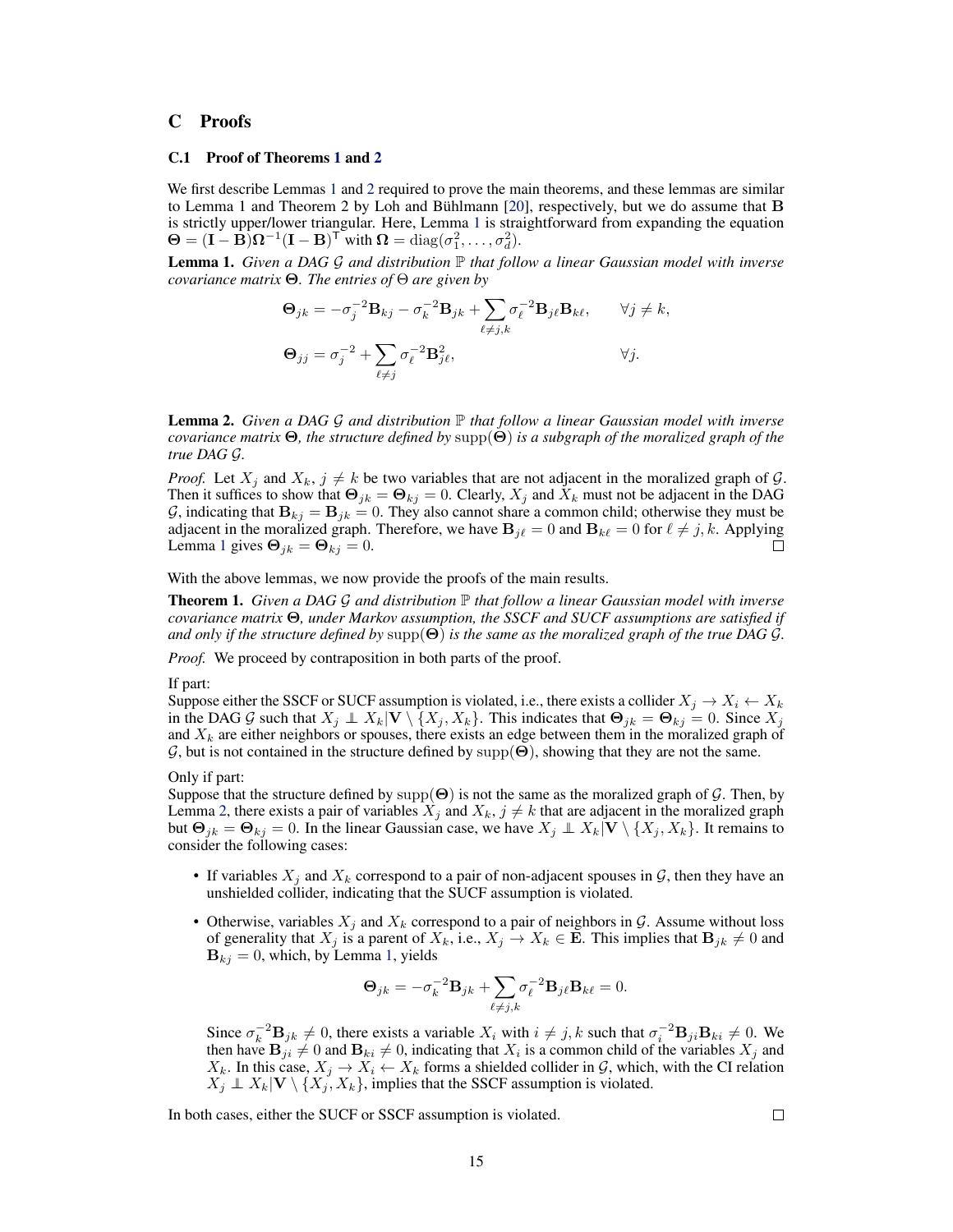Theorem 2. *Given a DAG G and distribution* P *that follow a linear Gaussian model with inverse covariance matrix* ⇥*, under Markov assumption, the SSCF assumption is satisfied if and only if the structure defined by*  $supp(\Theta)$  *is a super-structure of the true DAG G.* 

*Proof.* We proceed by contraposition in both parts of the proof. Note that the proof is similar to that of Theorem [1.](#page-0-5)

If part:

Suppose the SSCF assumption is violated, i.e., there exists a shielded collider  $X_i \to X_i \leftarrow X_k$  in the DAG G such that  $X_j \perp \overline{X}_k | \mathbf{V} \setminus \{X_j, X_k\}$ . This indicates that  $\Theta_{jk} = \Theta_{kj} = 0$ . Since  $X_j$  and  $X_k$ are neighbors, there exists an edge between them in  $G$ , but is not contained in the structure defined by  $supp(\Theta)$ , showing that it is not a super-structure of the true DAG  $\mathcal{G}$ .

Only if part:

Suppose that the structure defined by  $\text{supp}(\Theta)$  is not a super-structure of the DAG  $\mathcal G$ . Then, there exists a pair of neighbors  $X_j$  and  $X_k$ ,  $j \neq k$  in  $G$  such that  $\Theta_{jk} = \Theta_{kj} = 0$ . In the linear Gaussian case, we have  $X_j \perp X_k | V \setminus \{X_j, X_k\}$ . Assume without loss of generality that  $X_j$  is a parent of  $X_k$ , i.e.,  $X_j \to \dot{X}_k \in \mathbf{E}$ . This implies that  $\mathbf{B}_{jk} \neq 0$  and  $\mathbf{B}_{kj} = 0$ , which, by Lemma [1,](#page-1-0) yields

$$
\mathbf{\Theta}_{jk} = -\sigma_k^{-2} \mathbf{B}_{jk} + \sum_{\ell \neq j,k} \sigma_\ell^{-2} \mathbf{B}_{j\ell} \mathbf{B}_{k\ell} = 0.
$$

Since  $\sigma_k^{-2} \mathbf{B}_{jk} \neq 0$ , there exists a variable  $X_i$ ,  $i \neq j$ , k such that  $\sigma_i^{-2} \mathbf{B}_{ji} \mathbf{B}_{ki} \neq 0$ . We then have  $\mathbf{B}_{ji} \neq 0$  and  $\mathbf{B}_{ki} \neq 0$ , indicating that  $X_i$  is a common child of the variables  $X_j$  and  $X_k$ . In this case,  $X_j \to X_i \leftarrow X_k$  forms a shielded collider in *G*, which, with the CI relation  $X_j \perp X_k | \mathbf{V} \setminus \{X_j, X_k\}$ , implies that the SSCF assumption is violated.

#### C.2 Proof of Theorem [3](#page-0-8)

Theorem 3. *Exact score-based search with BIC asymptotically outputs a DAG that belongs to the MEC of the true DAG G if and only if the DAG G and distribution* P *satisfy the SMR assumption.*

*Proof.* We provide a proof by contrapositive in both directions based on the consistency of the BIC score [\[12,](#page-0-9) [3\]](#page-0-10).

If part:

Suppose that exact score-based search asymptotically outputs a DAG *H* (having the highest BIC score) that does not belong to the MEC of the true DAG *G*. Since the BIC score is known to be consistent,  $(H, \mathbb{P})$  must satisfy the Markov assumption, because otherwise its BIC score is lower than that of the true DAG *G* and exact search would not have output *H*. By assumption, the BIC score of *H* is higher than that of *G*, which, by the consistency of BIC, implies that  $|H| \leq |G|$ , and therefore,  $(\mathcal{G}, \mathbb{P})$  does not satisfy the SMR assumption.

#### Only if part:

Suppose that  $(G, \mathbb{P})$  does not satisfy the SMR assumption. Then there exists a DAG  $H$  not in the MEC of  $\mathcal G$  such that  $|\mathcal H| \leq |\mathcal G|$ , and  $(\mathcal H, \mathbb P)$  satisfies the Markov assumption. Without loss of generality, we choose  $H$  with the least number of edges. We first consider the case in which  $|H| < |G|$ . Since both *H* and *G* satisfy the Markov assumption, by the consistency of BIC, the BIC score of *H* is higher than that of  $G$ , which implies that exact score-based search will not output any DAG from the MEC of G. For the case with  $|\mathcal{H}| = |\mathcal{G}|$ , since they are both Markov with distribution  $\mathbb{P}$ , they have the same BIC score. Therefore, exact search will output a DAG that belongs to the MEC of either *H* or *G*, and is not guaranteed to output a DAG from the MEC of the true DAG *G*. is not guaranteed to output a DAG from the MEC of the true DAG *G*.

# D Implementation Details

This section provides the implementation details of the proposed Local A\* method and the baselines.

## D.1 Local A\*

Local A\* first uses inverse covariance estimation to discover a super-structure of the underlying DAG, and then applies the A\*-SS method on the local clusters formed by each variable and its neighbors within two hops in the super-structure, using some further strategy to reduce search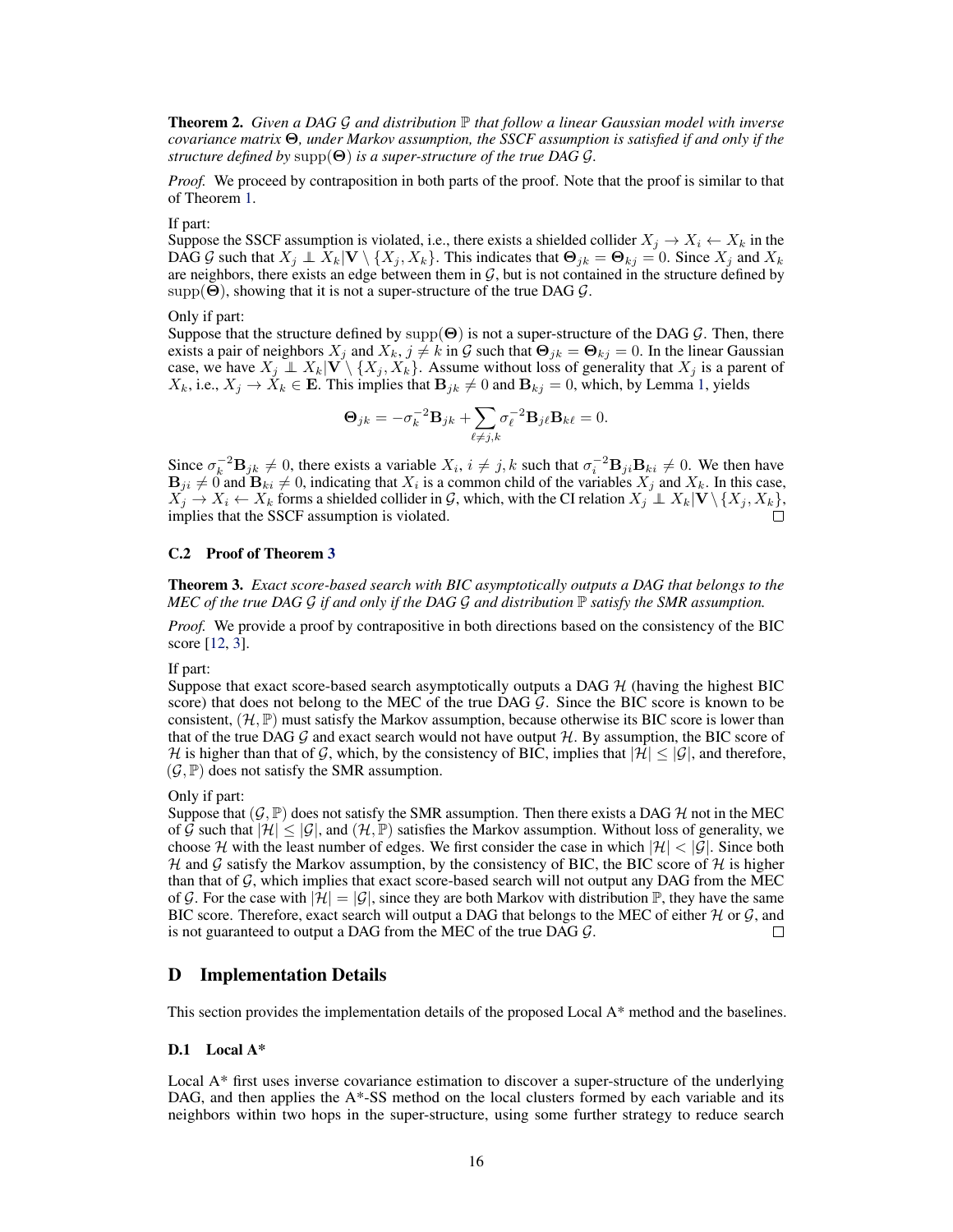space (see Section [4.3\)](#page-0-11). In our experiments, we use GLasso to estimate the support of the inverse covariance matrix, implemented through the scikit-learn package [\[26\]](#page-0-12). We set the coefficient of  $\ell_1$  penalty term to 0.05 for 20-node graphs or smaller, and otherwise to 0.2. For graphs with more than 40 nodes, a thresholding step is applied on the estimated covariance matrix to remove the entries whose absolute values are less than 0*.*03. We use relatively small values for conservative variable selection. If needed, one may further use suitable model selection methods (e.g., crossvalidation) to select these hyperparameters. Since we focus on the linear Gaussian setting, we use the BIC score for the exact search procedure. To accelerate Algoritnm [1,](#page-0-13) we run the local search procedure on 12 local clusters in parallel (i.e., on 12 CPUs). The code is available at <https://github.com/ignavierng/local-astar>.

#### D.2 Baselines

The implementation details of the baselines are described below:

- PC and FGES are implemented using the py-causal package [\[33\]](#page-0-14) distributed under the LGPL 2.1 license. For the former, we use the Conservative PC algorithm [\[30\]](#page-0-1) with Fisher Z test, while the BIC score [\[34\]](#page-0-15) is adopted for the latter.
- The implementation of MMHC is available through the bnlearn package [\[35\]](#page-0-16) in R that is published under the GPL-3 license.
- SP is implemented using the causaldag package in Python under the 3-Clause BSD License.
- We use our own Python implementation of Triplet A\* as we were not able to run the official C++ implementation on graphs with more than 5 nodes. Similar to the proposed Local A\* approach, parallel computing is used to accelerate the iterative search procedure of Triplet A\*.

We use the default hyperparameters unless otherwise stated. For a fair comparison, we run all experiments of the baselines on 12 CPUs.

## E Supplementary Experiment Results

### E.1 Exact Violations of Faithfulness

To demonstrate the efficacy of GLasso for estimating super-structures with weaker assumptions, we experiment with several examples by using GLasso and MMPC to discover the direct neighbors of the true DAG when faithfulness is guaranteed to be violated. Consider an example where  $X \to Y \to Z \to W$  and  $X \to W$  such that  $X \perp W$  due to path cancellation. In this case, the faithfulness assumption is violated but SSCF holds. In particular, we consider the linear SEM  $X = N_X, Y = X + N_Y, Z = Y + N_Z, W = -X + Z + N_W$  where  $N_X, N_Y, N_Z, N_W \sim \mathcal{N}(0, 1)$ .<br>We conduct 100 random simulations for 20, 100, and 10<sup>6</sup> samples. For 20 samples, GLasso is able to discover all the direct neighbors (in the true DAG) in 98 of the simulations, whereas for 100 and  $10<sup>6</sup>$  samples, it discovers the neighbors in all simulations. For MMPC, it fails to discover the edge between the direct neighbors *X* and *W* in 69, 56, and 98 of the simulations for 20, 100, and  $10^6$ samples, respectively, because of the unfaithful independency  $X \perp W$ . This demonstrates that GLasso is able to recover the direct neighbors in cases where MMPC fails, as the former requires only the SSCF assumption that is intuitively much weaker than faithfulness required by the latter.

#### E.2 Structural Intervention Distance

We use SHD and F1 score to compare the different CPDAGs. If we are given DAGs, then we can compute their corresponding SID in a straightforward way. Comparing CPDAGs with SID is more complicated, although it is doable according to Peters and Bühlmann [\[28,](#page-0-17) Section 2.4.2], since it requires computing the lower and upper bounds of the SID. For this reason, we did not include the results of SID in this paper. Nevertheless, the observations of SID are nearly identical to those based on SHD. For instance, for the dataset considered in Figure [8a](#page-4-0) (i.e., 7-node graphs with 300 samples) with expected degree of 2, the average lower and upper bounds of the SID for A\*-SS, Local A\*, Triplet A\*, PC, FGES, MMHC, and SP are (7*.*5*,* 10*.*5), (7*.*5*,* 10*.*5), (10*.*2*,* 13*.*1), (15*.*0*,* 20*.*1), (14*.*2*,* 17*.*8), (16*.*2*,* 18*.*4), and (14*.*3*,* 18*.*4), respectively.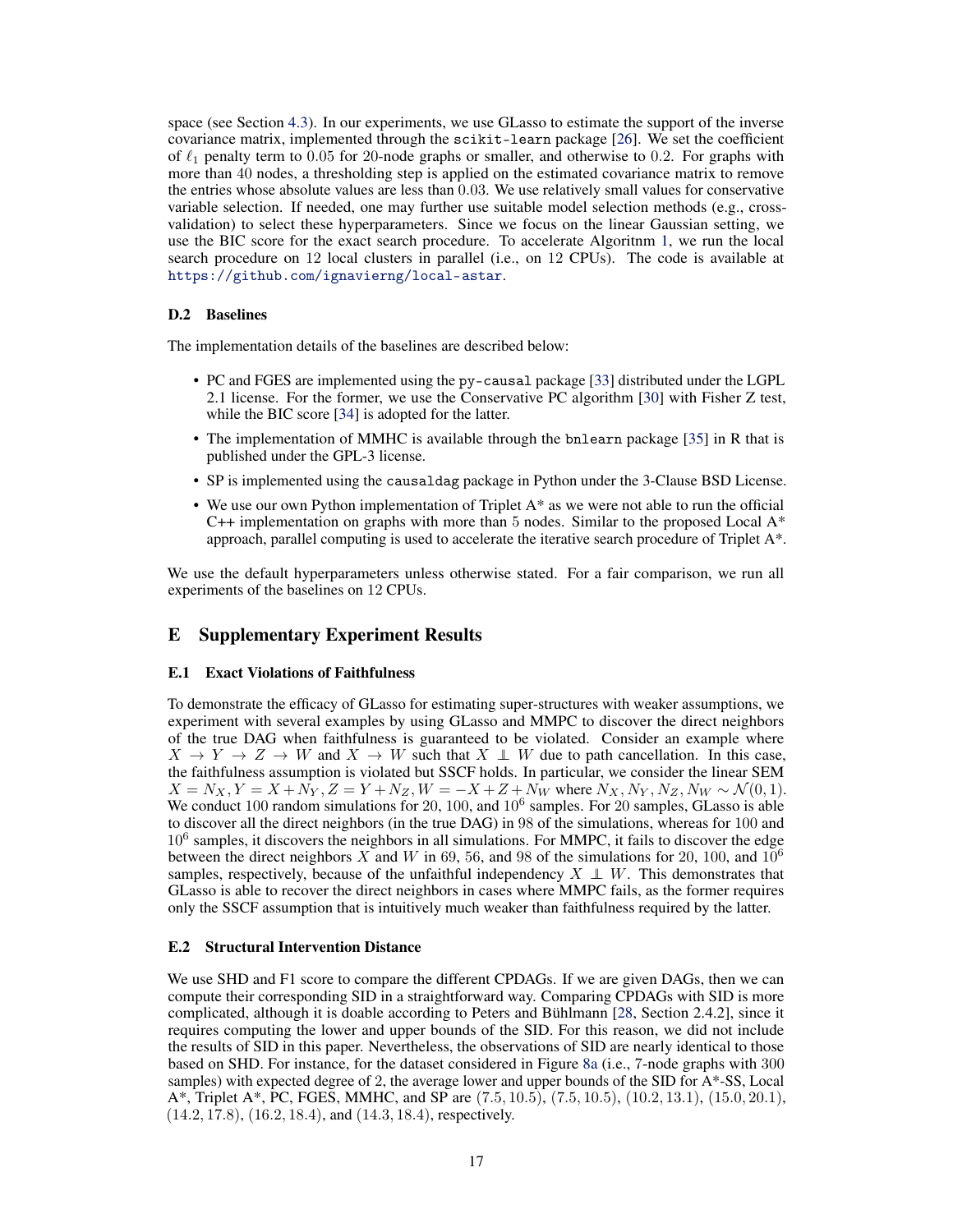## E.3 Different Super-Structure Estimation Methods

This section provides further empirical results to compare the efficacy of GLasso and MMPC for estimating super-structures in practice (see Section [5.1\)](#page-0-18).



Figure 7: Results of different super-structure estimation methods on 10-node graphs with different degrees. The sample size is  $n = 10000$ . Lower is better, except for TPR.

## E.4 Comparison with Other Baselines

This section provides further empirical results to compare the proposed methods to the baselines (see Section [5.3\)](#page-0-19).

<span id="page-4-0"></span>

(b)  $n = 10000$ .

Figure 8: Results of different structure learning methods on 7-node graphs with different degrees and sample sizes. Higher is better, except for SHD. For better visualization, we do not include the standard errors here as each panel has a number of lines.